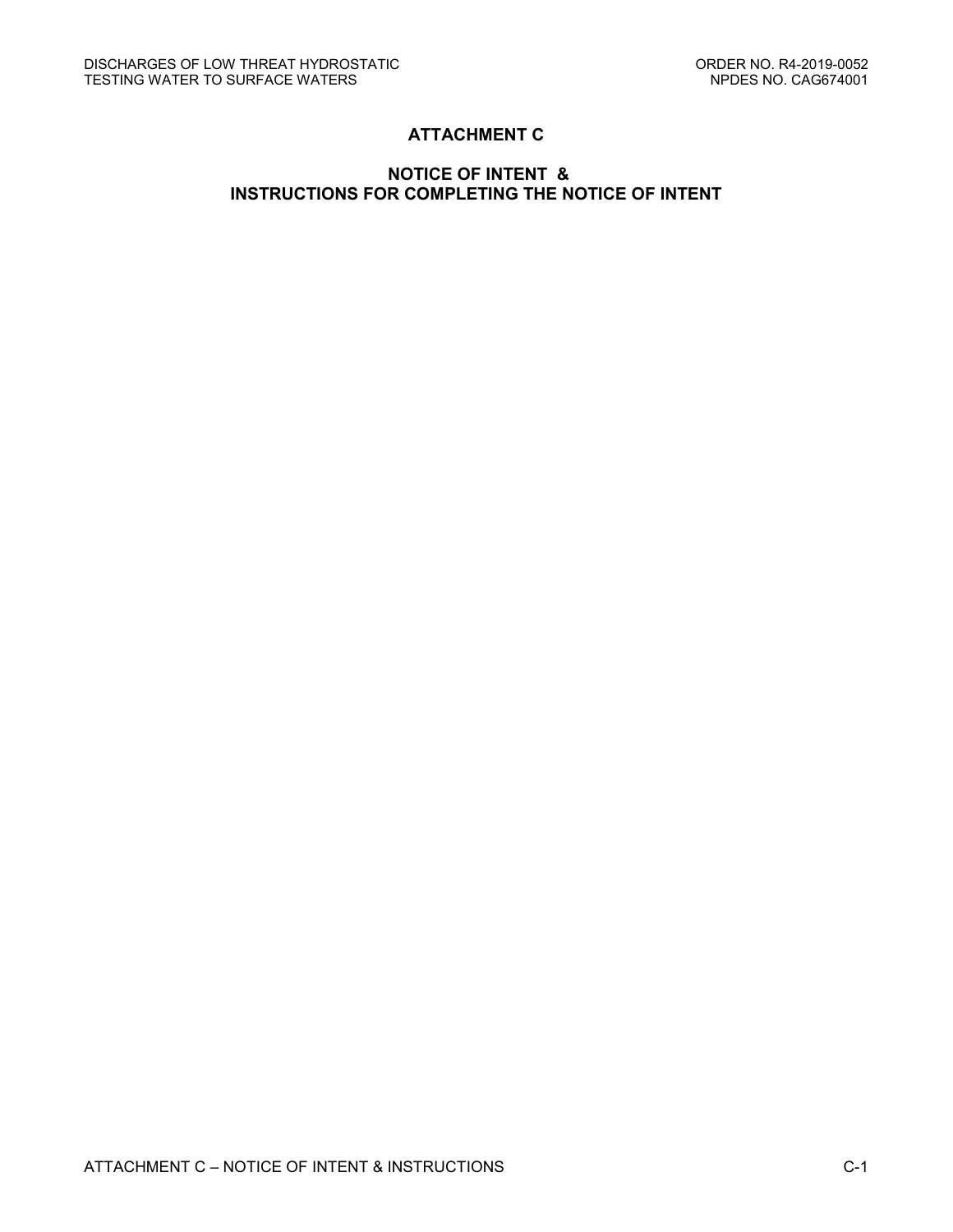



# **Los Angeles Regional Water Quality Control Board NOTICE OF INTENT**

# TO COMPLY WITH GENERAL WASTE DISCHARGE REQUIREMENTS AND

NATIONAL POLLUTANT DISCHARGE ELIMINATION SYSTEM PERMIT

# **SECTION I. DISCHARGE STATUS**

|    | Check only one item. |  |
|----|----------------------|--|
| A. | New Discharge        |  |

 $\Box$  B. Material Change  $\Box$  C. Existing Discharge  $\Box$  CI #  $\Box$ 

# **SECTION II. OWNER/OPERATOR & FACILITY INFORMATION**

| A. OWNER                                                                             |  |        |                                                                                                              |            |                                |  |  |
|--------------------------------------------------------------------------------------|--|--------|--------------------------------------------------------------------------------------------------------------|------------|--------------------------------|--|--|
| Name/Agency                                                                          |  |        | <b>Contact Person</b>                                                                                        |            | <b>Title of Contact Person</b> |  |  |
| <b>Mailing Address</b>                                                               |  |        | <b>Email Address</b>                                                                                         |            |                                |  |  |
| City                                                                                 |  | County | <b>State</b>                                                                                                 | <b>ZIP</b> | Phone                          |  |  |
| B. OPERATOR (If different from owner)                                                |  |        |                                                                                                              |            |                                |  |  |
| Name/Agency                                                                          |  |        | <b>Contact Person</b>                                                                                        |            | <b>Title of Contact Person</b> |  |  |
| <b>Mailing Address</b>                                                               |  |        | <b>Email Address</b>                                                                                         |            |                                |  |  |
| City                                                                                 |  | County | <b>State</b>                                                                                                 | <b>ZIP</b> | Phone                          |  |  |
| C. FACILITY                                                                          |  |        |                                                                                                              |            |                                |  |  |
| Name of Facility                                                                     |  |        | Owner Type (check one)<br>1. $\Box$ City 2. $\Box$ County 3. $\Box$ State 4. $\Box$ Fed 5. $\Box$<br>Private |            |                                |  |  |
| <b>Address</b>                                                                       |  |        | Contact email address                                                                                        |            |                                |  |  |
| City                                                                                 |  | County | <b>State</b>                                                                                                 | <b>ZIP</b> | Phone                          |  |  |
| D. STANDARD INDUSTRIAL CLASSIFICATION CODE (SIC) (4 digit code in order of priority) |  |        |                                                                                                              |            |                                |  |  |
| (specify)<br>1.)                                                                     |  |        | 2.)                                                                                                          | (specify)  |                                |  |  |
| Nature of Business (provide a brief description)                                     |  |        |                                                                                                              |            |                                |  |  |
|                                                                                      |  |        |                                                                                                              |            |                                |  |  |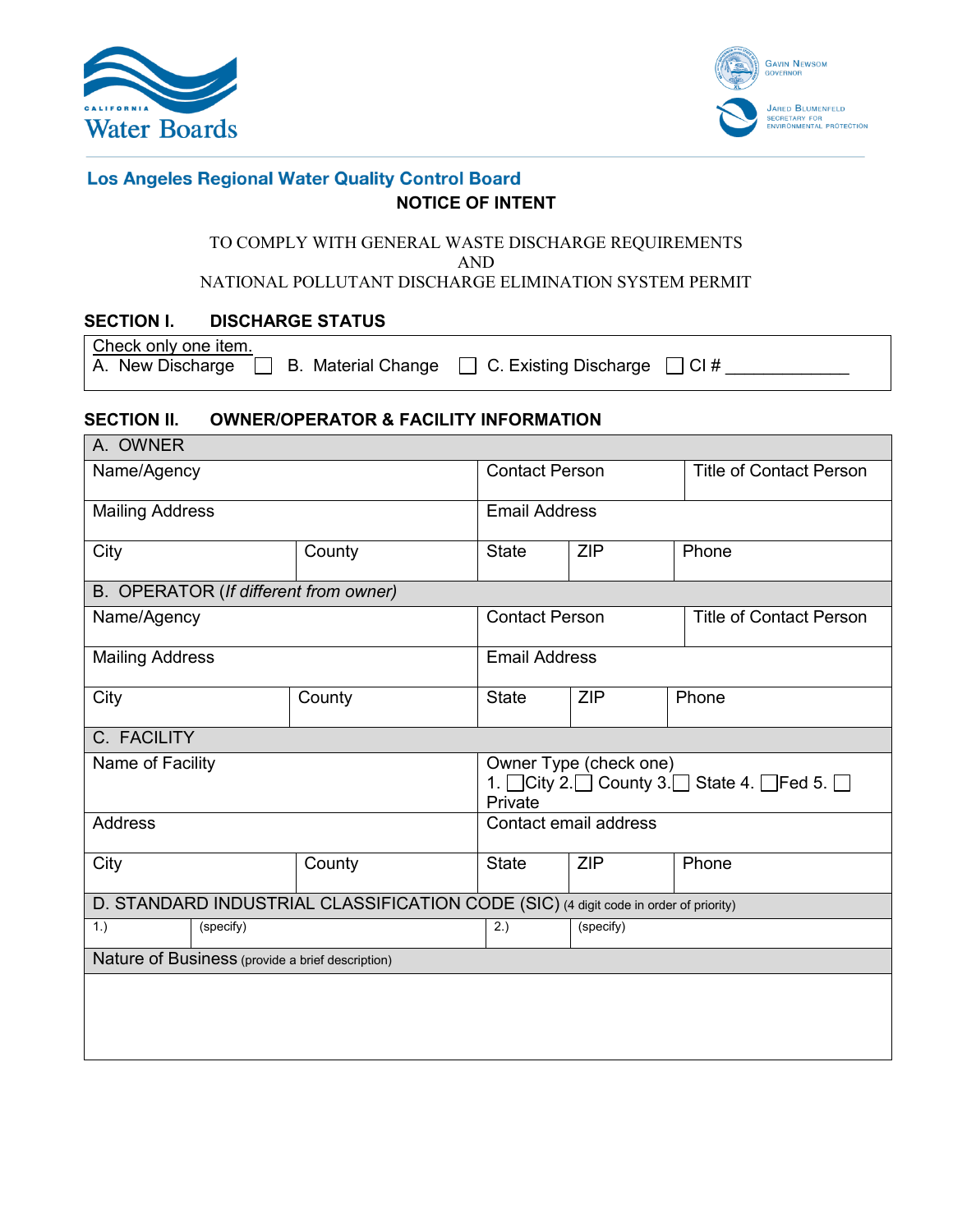## **SECTION III. APPLICABLE GENERAL PERMIT FOR DISCHARGE (Check only one item)**

- $\Box$  Volatile Organic Compounds Contaminated Groundwater (Order No. R4-2018-0087), Include Supplemental Analysis
- $\Box$  Wastewaters from Investigation and/or Cleanup of Petroleum Fuel Pollution (Order No. R4-2018-0086), Include Supplemental Analysis
- $\Box$  Discharges of Groundwater from Construction and Project Dewatering (Order No. R4-2018-0125), Include Supplemental Analysis
- $\Box$  Discharge of Nonprocess Wastewater (Order No. R4-2014-0060), Include Supplemental Analysis
- $\Box$  Hydrostatic Test Water (Order No. R4-2019-0052), Include Water Supply Water Quality Data
- $\Box$  Discharges of Groundwater from San Gabriel Valley Groundwater Basin (Order No. R4-2014-0141)

## **SECTION IV. EXISTING REQUIREMENTS/PERMITS (Skip if not applicable)**

List any active Orders or Permits adopted by this Regional Water Board for the facility.

- A. Order No. **\_\_\_\_\_\_\_\_\_\_\_\_\_\_\_\_\_\_\_\_\_\_\_ \_\_\_\_\_\_\_\_\_\_\_\_\_\_\_\_\_\_\_\_\_\_\_ \_\_\_\_\_\_\_\_\_\_\_\_\_\_\_\_\_\_\_\_\_\_\_**
- **B. NPDES Permit(s)**

#### **SECTION V. OUTFALL AND RECEIVING WATER INFORMATION**

| <b>Outfall</b> | Latitude |      |      | Longitude<br>$\bullet$ |      |      | <b>Receiving Waterbody</b>                      |
|----------------|----------|------|------|------------------------|------|------|-------------------------------------------------|
| <b>Number</b>  | Deg.     | Min. | Sec. | Deg.                   | Min. | Sec. | (River, Stream, Channel, Lake, Coastal,<br>etc. |
|                |          |      |      |                        |      |      |                                                 |
|                |          |      |      |                        |      |      |                                                 |
|                |          |      |      |                        |      |      |                                                 |
|                |          |      |      |                        |      |      |                                                 |

#### **SECTION VI.** PROJECT INFORMATION (attach additional sheets, if necessary)

**1). Description of project and discharge**

**2). Description of treatment process (Attach diagram showing the treatment process, if applicable)**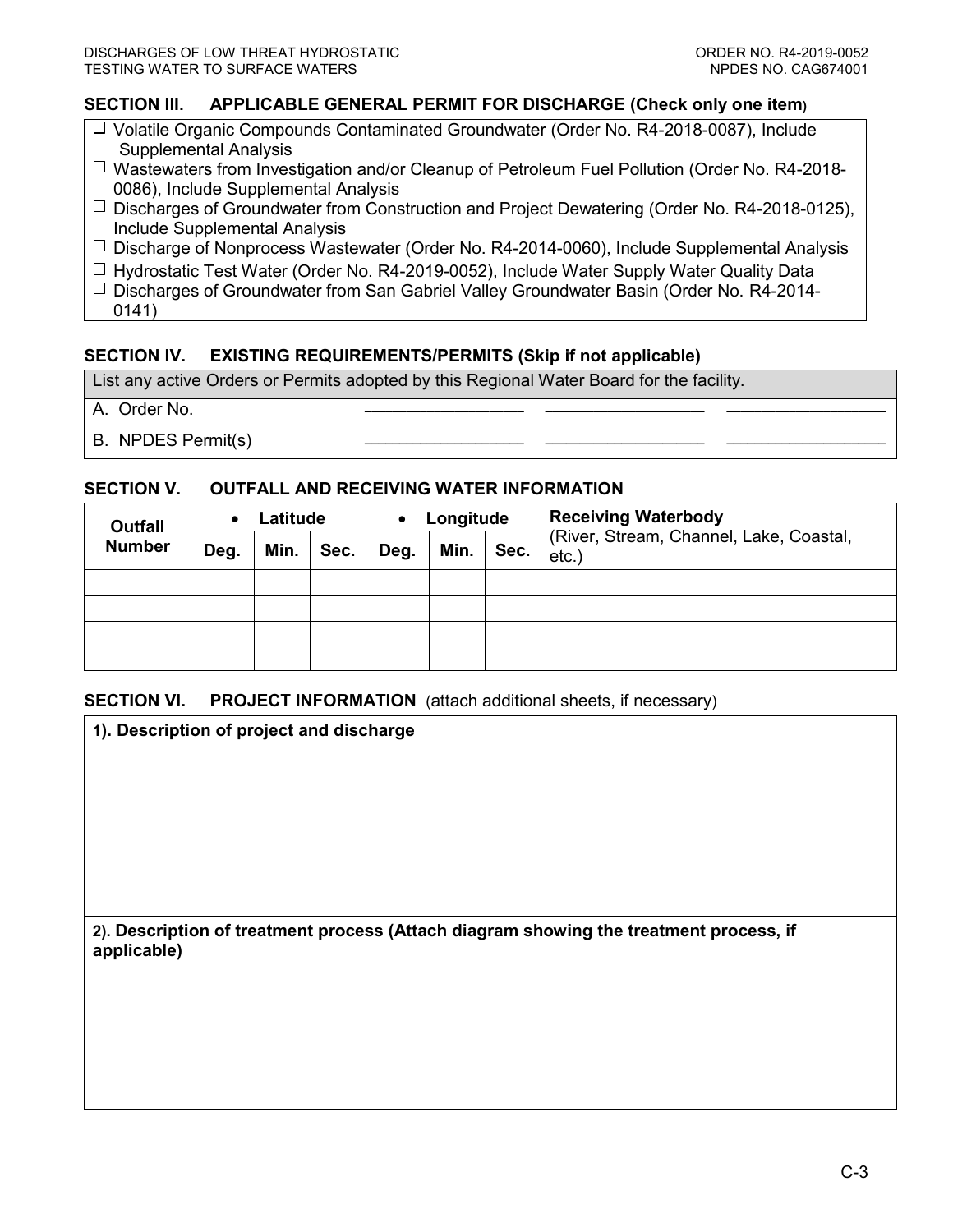**3). Summary of feasibility study on conservation, reuse, and/or alternative disposal methods of the wastewater. Where full or partial reuse is not possible, provide reasons why reuse cannot be achieved.**

| 4). Description of additive's composition |  |
|-------------------------------------------|--|
| 5). Proposed Maximum Discharge Flow       |  |
| 6). Proposed discharge startup date       |  |
| 7). Estimated discharge duration          |  |

# **SECTION VII. DISCHARGE QUALITY INFORMATION**

| This NOI requires that you obtain and analyze representative influent wastewater sample for the<br>pollutants listed on <b>Attachment E</b> .                                                 |    |  |  |  |  |
|-----------------------------------------------------------------------------------------------------------------------------------------------------------------------------------------------|----|--|--|--|--|
| For Discharges Hydrostatic Test:                                                                                                                                                              |    |  |  |  |  |
| Have you included a water supply water quality data?<br>(Applies only to potable water related discharges.)<br>Yes                                                                            | No |  |  |  |  |
| For Discharges from all other sources:                                                                                                                                                        |    |  |  |  |  |
| Have you included a completed Supplemental Pollutants Analysis/Measurements Form?<br>(Complete the Quantitation Level column and attach laboratory analytical data) $\ldots$ $\Box$ Yes<br>No |    |  |  |  |  |
| If No, explain:                                                                                                                                                                               |    |  |  |  |  |
|                                                                                                                                                                                               |    |  |  |  |  |
|                                                                                                                                                                                               |    |  |  |  |  |
|                                                                                                                                                                                               |    |  |  |  |  |
|                                                                                                                                                                                               |    |  |  |  |  |

## **SECTION VIII. OTHER REQUIRED INFORMATION**

Provide a 7.5' USGS Quadrangle Map (Scale 1:24,000) showing the project location and identifying surface water to which you propose to discharge.

**Fees:** Have you included appropriate filing fee with this submittal? (Applicable to new enrollees only) Make checks payable to the Water Resources Control Board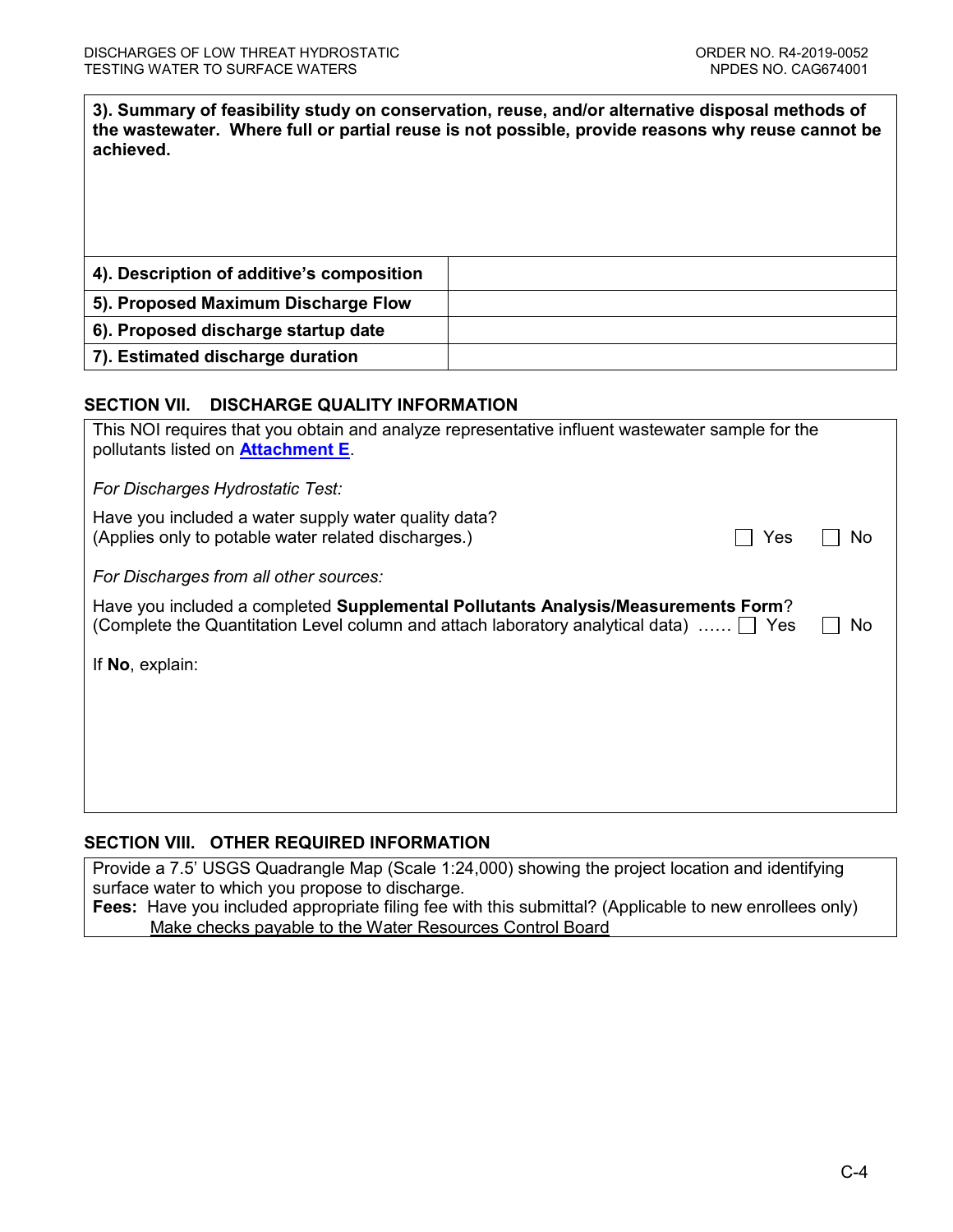#### **SECTION IX. CERTIFICATION AND SIGNATURE (see appendix on who is authorized to sign)**

"I certify under penalty of law that this document and all attachments were prepared under my direction or supervision in accordance with a system designed to assure that qualified personnel properly gather and evaluate the information submitted. Based on my inquiry of the person or persons who manage the system, or those persons directly responsible for gathering the information, the information submitted is, to the best of my knowledge and belief, true, accurate, and complete. I am aware that there are significant penalties for submitting false information, including the possibility of fine and imprisonment for knowing violations.

| PRINTED NAME OF PERSON SIGNING | Date |
|--------------------------------|------|
|                                |      |
|                                |      |
|                                |      |
|                                |      |
| Signature                      |      |
|                                |      |
|                                |      |
| Title                          |      |

#### **SECTION X. FORM SUBMITTAL**

Send this completed Notice of Intent to:

CALIFORNIA REGIONAL WATER QUALITY CONTROL BOARD, LOS ANGELES REGION 320 W. 4<sup>th</sup> Street, Suite 200 Los Angeles, CA 90013 **Attention: General Permit Unit**

Assistance with this form may be obtained by contacting the Regional Water Board at:<br>Phone (213) 576-6600 Phone (213) 576-6600<br>Fax (213) 576-6660  $(213)$  576-6660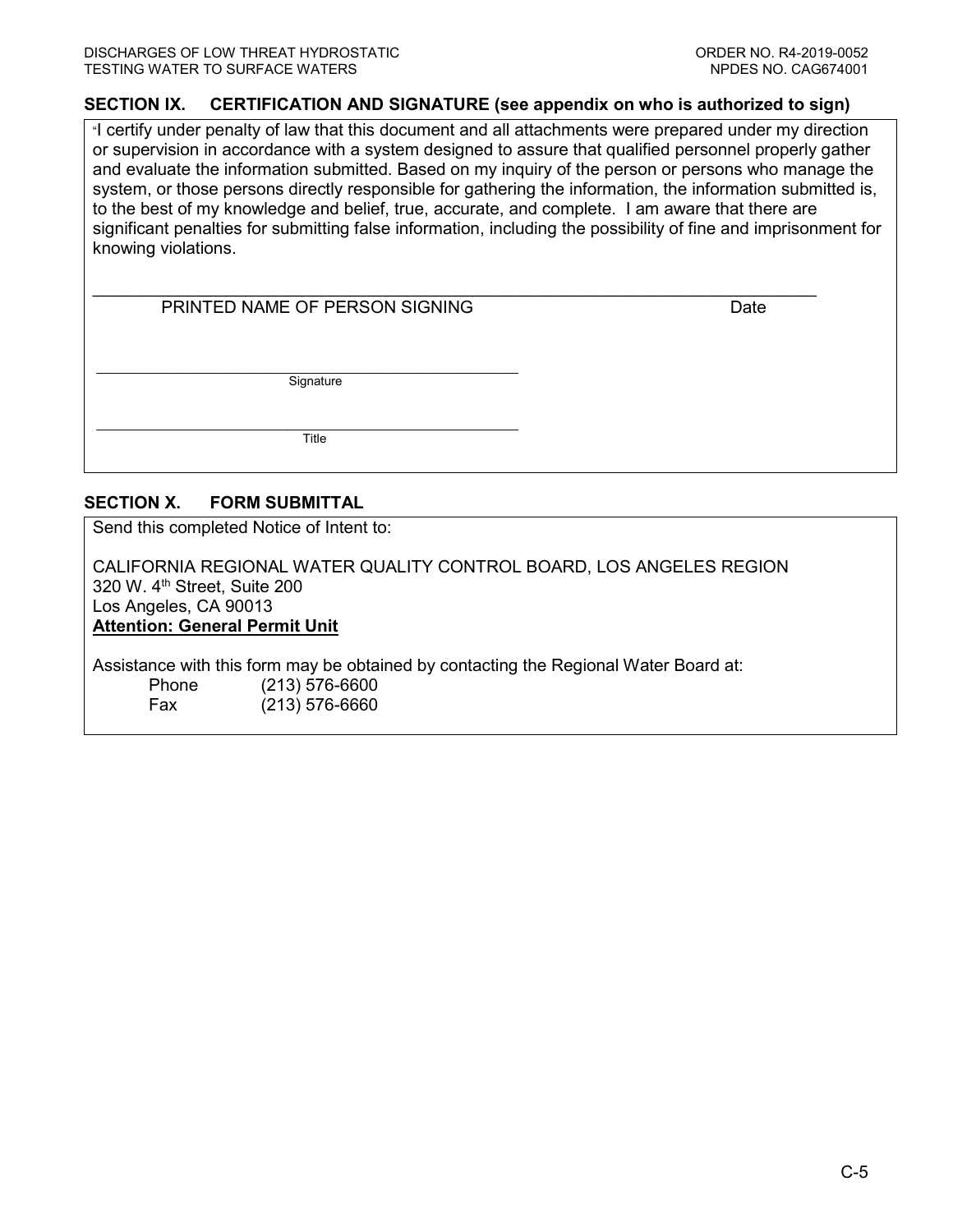### **INSTRUCTIONS**

### **FOR COMPLETING THE NOTICE OF INTENT FOR THE NATIONAL POLLUTANT DISCHARGE ELIMINATION SYSTEM (NPDES) GENERAL PERMITS FOR DISCHARGE OF WASTEWATERS TO SURFACE WATERS**

These instructions are intended to help you, the Discharger, complete the Notice of Intent (NOI) form for general permits. Please type or print clearly when completing the NOI form and the vicinity map(s).

One NOI should be submitted by each owner/operator to cover all proposed discharges within the boundaries of this Regional Water Board.

#### *Section I. Discharge Status*

Please check appropriate box indicating whether this application is for new discharge, material change, or existing discharge. If it is an existing discharge, indicate four digit CI #.

## *Section II. Facility/Discharge Information*

## **A. Section II.A. Owner**

**Name/Agency** – The name (first and last)of the owner/operator of the facility. If the owner/operator is a company, corporation, etc., please put the name of the company, corporation, etc., in this space.

**Contact Person** – Please list the name (first and last) of the contact person for the owner/operator (agency, corporation, private business, etc.) listed above.

**Mailing Address** – The street number and street name where mail and correspondence should be sent (P.O. Box is acceptable).

**E-mail Address –** Please list the e-mail address of the contact person for the owner (agency, corporation, private business, etc.) listed above.

**City, County, State, Zip Code** – The city, county, state, Zip code that apply to the mailing address given.

**Title of Contact Person** – The official company title of the contact person.

**Phone** – The daytime telephone number of the contact person.

#### **B. Section II.B. Operator (if different from owner)**

**Name/Agency** – The name (first and last)of the owner/operator of the facility. If the owner/operator is a company, corporation, etc., please put the name of the company, corporation, etc., in this space.

**Contact Person** – Please list the name (first and last) of the contact person for the owner/operator (agency, corporation, private business, etc.) listed above.

**Mailing Address** – The street number and street name where mail and correspondence should be sent (P.O. Box is acceptable).

**E-mail Address –** Please list the e-mail address of the contact person for the owner or operator (agency, corporation, private business, etc.) listed above.

**City, County, State, Zip Code** – The city, county, state, Zip code that apply to the mailing address given.

**Title of Contact Person** – The official company title of the contact person. **Phone** – The daytime telephone number of the contact person

#### **C. Section II.C. Facility**

**Name** – The name (first and last) of the person responsible for this facility.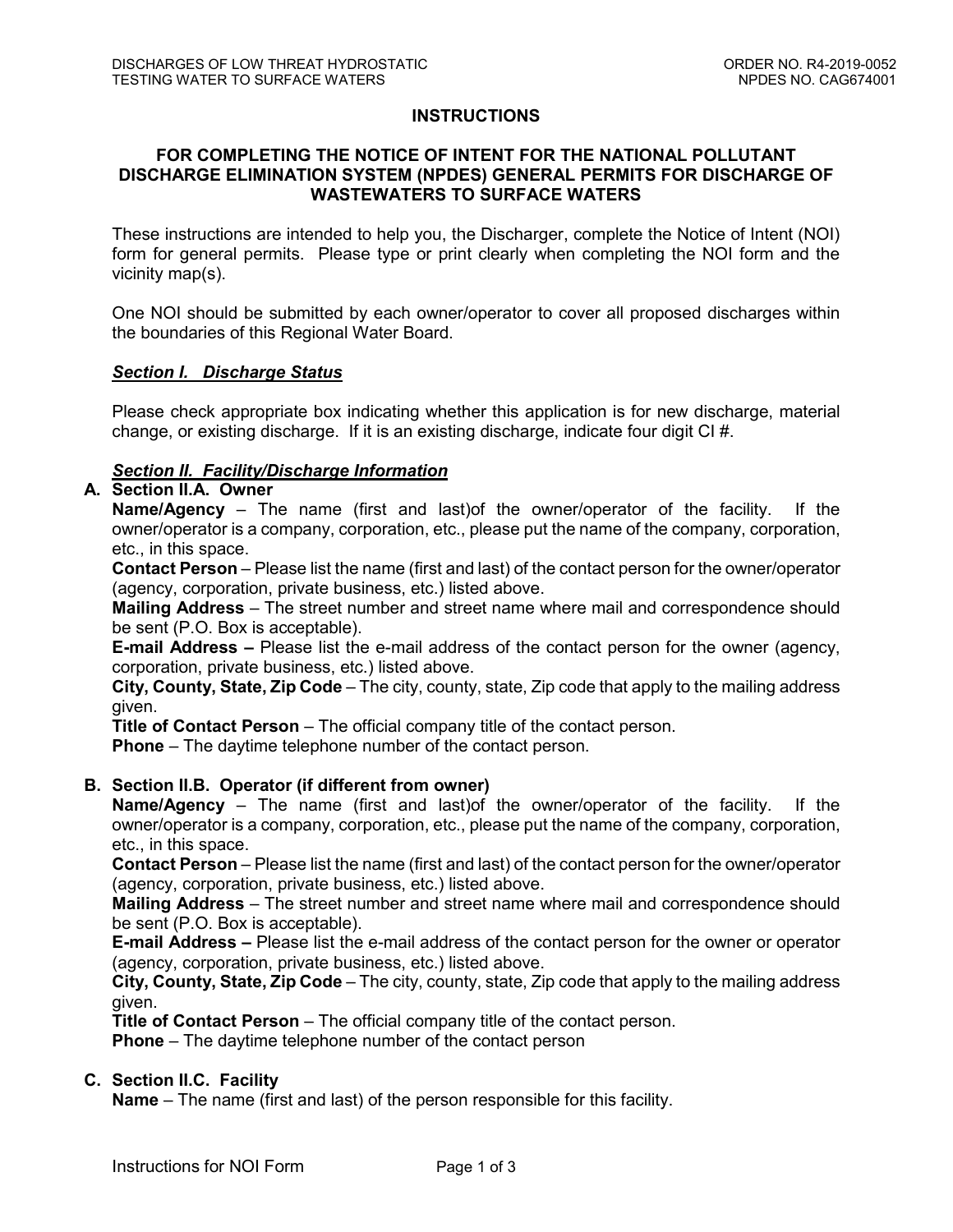**Address** – The street number and street name where the facility or actual discharge is located. Check the most appropriate ownership, City, County, State, Federal or Private.

**E-mail Address** – Please list the e-mail address of the contact person for the owner/operator (agency, corporation, private business, etc.) listed above.

**City, County, State, Zip Code** – The city, county, state, Zip code that apply to the facility address. **Phone** – The daytime telephone number of the person responsible for this facility.

### **Section II.D. Standard Industrial Classification (SIC)** (4 digit code in order of priority)

List, in descending order of significance, the 4-digit standard industrial classification (SIC) codes which best describe your facility in terms of the principal products or services you produce or provide. Also, specify each classification in words. These classification may differ from the SIC codes describing the operations generating discharge, air emissions, or hazardous wastes.

SIC code numbers are descriptions which may be found in the "Standard Industrial Classification Manual" prepared by the Executive Office of the President, Office of Management and Budget, which is available from the Government Printing Office, Washington, D. C.. Use current edition of the manual. If you have any question concerning the appropriate SIC code for your facility the NPDES Permitting Units of the Regional Water Quality Control Board.

## *Section III. Type of Discharge*

Check the appropriate box indicating the type of discharge for this facility. Check only one box.

## *Section IV. Existing Requirements/Permits*

If this facility has no existing permits or orders, skip this section. If the facility has any existing permits or orders, list it in the appropriate space provided.

#### *Section V. Outfall and Receiving Water Information*

If the facility discharges into a storm drain, indicate the immediate receiving waterbody (listed in the Basin Plan) where the discharge drains into.

#### *Section VI. Project Information*

Provide summary description of the project. Also describe the general characteristic of the discharge. If required, indicate the treatment process that would be needed to bring the discharge into compliance. Demonstrate that options of discharging to the sanitary sewer, conservation, reuse, and infiltration have been considered and found infeasible or that potential reuse is feasible. If additives are used in the project and/or treatment, briefly describe their compositions and provide corresponding Material Safety Data Sheet (MSDS) Form. Provide estimate of maximum discharge flow rate, proposed discharge startup date, and estimated discharge duration.

#### *Section VII. Discharge Quality*

This NOI requires that you obtain and analyze for the pollutants listed on the *Supplemental Pollutants Analysis/Measurements* or*, Attachment E – Screening Levels for Potential Pollutants of Concern in Potable Water (applies to potable water related discharges only)*. Check the YES box if analytical result is attached. If not, provide reasons why it was not included. Note that processing of your NOI application may be delayed until this required information is provided.

## *Section VIII. Other Required Information*

Attach to this application a topographic map (7.5' USGS Quadrangle Map, Scale 1:24,000) of the area. The map must show the outline of the facility.